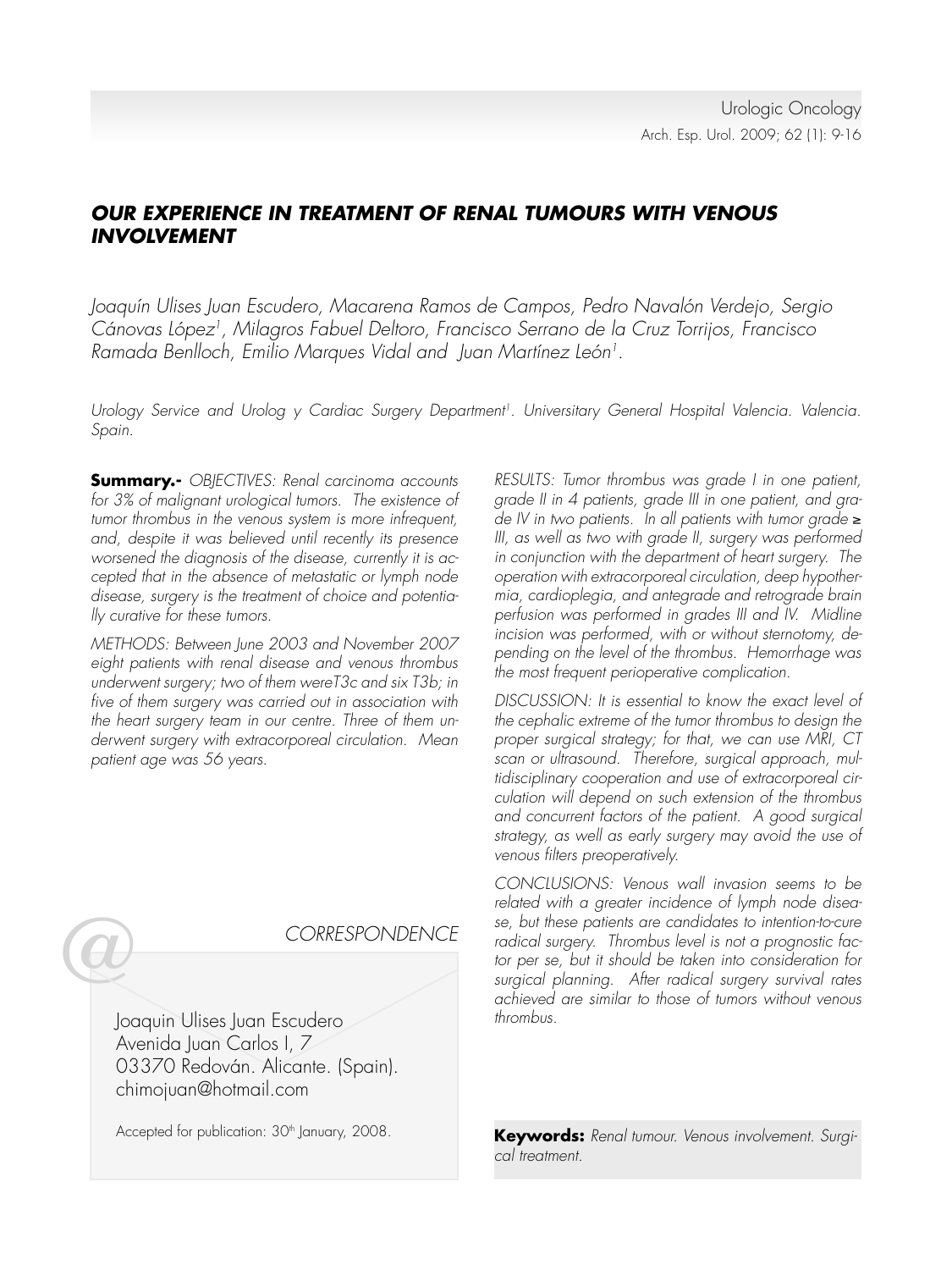**Resumen.-** OBJETIVO: El carcinoma renal supone un 3% de los tumores malignos urológicos. Más infrecuente es la existencia de trombo tumoral dentro del sistema venoso y, si bien hasta hace poco se pensaba que su existencia ensombrecía el pronóstico de esta enfermedad, actualmente se acepta que en ausencia de enfermedad metastásica o ganglionar, la cirugía es el tratamiento de elección y potencialmente curativo para estos tumores.

MÉTODOS: Entre Junio de 2003 y Noviembre de 2007 hemos intervenido un total de 8 pacientes con enfermedad renal y trombo venoso, de los cuales 2 eran T3c y seis T3b, cinco de ellos fueron intervenidos junto con el servicio de cirugía cardiaca de nuestro centro. Tres de ellos fueron intervenidos con circulación extracorpórea (CEC). La media de edad de los pacientes fue de 56 años.

RESULTADOS: El trombo tumoral era grado I en un paciente, grado II en 4 pacientes, grado III en 1 paciente y grado IV en dos pacientes. Todos los pacientes con grado tumoral igual o mayor de III, así como dos grado II, fueron intervenidos conjuntamente con el servicio de cirugía cardiaca, realizando en los grado III y IV la intervención con circulación extracorpórea, hipotermia profunda con parada cardiorrespiratoria y perfusión cerebral anterógrada y retrógrada. Se realizó incisión media con o sin estereotomía media dependiendo del nivel del trombo. La complicación más frecuente acaecida peroperatoriamente fue la hemorragia.

DISCUSIÓN: Es esencial conocer el nivel exacto de la extensión cefálica del trombo tumoral para diseñar una adecuada estrategia quirúrgica, para lo que nos podemos valer de la resonancia magnética (RM), de la tomografía computerizada (TC) y de la ecocardiografía. Así el abordaje quirúrgico, la colaboración multidisciplinar y el empleo de CEC dependerá de dicha extensión y de los factores concomitantes presentes en el enfermo. Una buena estrategia quirúrgica, así como una cirugía temprana pueden evitar el uso de filtros venosos de forma preoperatoria.

CONCLUSIONES: La invasión de la pared venosa parece estar relacionada con una mayor incidencia de enfermedad ganglionar, pero estos pacientes son candidatos a la cirugía radical con intención curativa. El nivel del trombo, si bien puede dificultar la cirugía, no es un factor pronóstico per se, y si debe ser tenido en cuenta para la planificación quirúrgica. Tras la cirugía radical se alcanzan cifras de supervivencia superponibles a los tumores sin trombo venoso tumoral.

**Palabras clave:** Tumor renal. Extensión venosa. Tratamiento quirúrgico.

#### **INTRODUCTION**

Renal cell carcinoma has the highest mortality rate of all urological malignant tumours and consists on the 3% of all of them (1). In the last years, due to the high incidental detection rate during the study of any other pathology. We have assisted to an increase of its incidence of about the 2.5% each year although its mortality has not reached a decrease as it would be foreseeable. This is due to a change in its aggressiveness because of pathogenic and environmental factors that have led to a negative modification of its biology. It is more frequent among men, on the sixth and the seventh decade of life.

 The main pathogenic factor is smoking. Obesity and hypertension treatment have been demonstrated to be risk factors too independent on smoking. Leaving smoking has been demonstrated as the strongest way to primarily prevent renal cancer (2).

 As we commented previously, thanks to the extended use of ultrasound and computed tomography the number of incidental tumours has raised to 50% of all cases. The classical triad of hematuria, pain and flank mass only is presented in about 10% of patients. To achieve a good diagnosis, MR and CT are mandatory, abd result very useful to plan a surgical treatment.

 Nowadays it is accepted the 1997 modified TNM classification where changes in T1,T2 and T3 stages were introduced, separating venous extension between up and below the diaphragm, as well as introducing nodal involvement since it was not observed in Robson´s classification. Pathological findings, nodal involvement and presence of metastases have been proved as the main prognostic factors in these patients (3,4).

 Venous involvement was supposed to worse their prognostic, but currently we know that patients who undergo salvage nefrectomy have a survival ratio at five years from abuot the 45 and 70%, may be the cephalic extension of the thrombus present more controversies, but in this way, involvement of the venous wall has a fateful prognostic.

 In this work we report our experience in diagnosis and treatment of renal cell carcinoma with venous involvement, analyzing surgical techniques and results from these technique.

#### **MATERIAL AND METHODS**

 Between July 2003 and November 2007 we made an amount of 8 radical nefrectomies in our hos-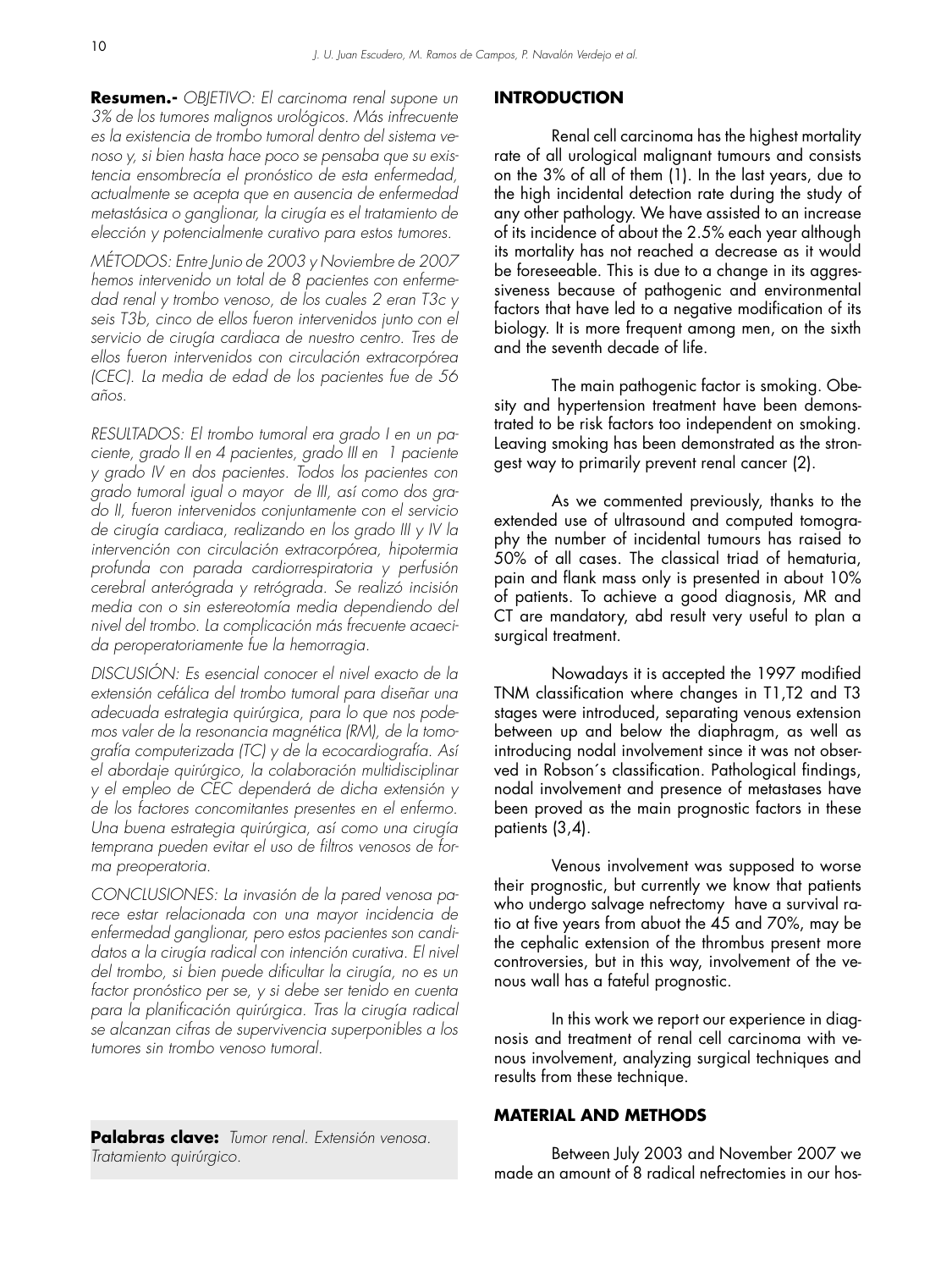pital with vena cava thrombus excision in the treatment of T3b and T3c patients. Mean age was 56 years (range 25-80) half of them were male. We used ECC with circulatory arrest, deep hypothermia anterograde and retrograde perfusion to assist thrombectomy in 3 patients. Preoperatively, all patients underwent detailed anamnesis, physical exam, computed tomography of the pelvis, abdomen and thorax and vascular and urographic CT, four patients underwent MR and all of them completed an ultrasonografic heart study. We collect and analyze intraoperative and postoperative complications. Patients underwent CT controls for their surveillance at 3,6,9 and 12 months, every 6 months from then on and one each year later on.

### **RESULTS**

 Five of the patients presented hematuria at the time or before the time of diagnosis, three of them refered flank pain too. Of the other three, one was an incidental diagnosis after the labor and absolutely incidental in other two. All of them presented a good Karnofsky preoperatively (all above 80). Five patients were smokers at the time of diagnosis or have left the habit on the last five years, two of them took antihypertensive treatment. A Renal mass was palpable in two patients.

 In order to use an standard for classification of venous involvement we used CT with vascular and urographic study, accomplishing the diagnosis with ecocardiography that confirmed the auricular involvement in two of our patients. MR was done in our four first cases.

 Five cases were right and three were left kidneys. The length of the tumours ranged from 4 to 17cm (media 8,5). Tumour thrombus following Montie et al classification were degree I in one patient, degree II in 4 patients, degree III in one patient and degree IV in two patients.

 All patients with degree III or more and two in degree II underwent surgery with the help of cardiovascular surgeons, undergoing ECC in degree III and IV, in these cases we made a thoraco-abdominal incision with medium esthernotomy, mobilizing liver and colon to achieve a better control of the affected kidney pedicle.

 To the three patients operated in our service we made a subxifoid incision, upper or infraumbilical if necessary in order to mobilise later colon to expose the vena cava and aorta at both sides and a wide upper caval dissection avoiding to damage it in order to create a good scenary previously to clamp it. We removed the ostium of the affected kidney in all cases.

 In both techniques, the first step is the dissection of the affected pedicle dissect later the vena cava and aorta. Then we control the pedicle separately with a vessel loop and so do we with the aorta and the cava. The first step is to remove the kidney in order to proceed later to the excision of the venous thrombus opening the cava vein infradiaphragmatic or infra and supra diaphragmatic with auricular acces too in degrees II and IV. The last step we made was to remove the ostium of the renal vein

 The case on degree III underwent extraction of a filter on cava vein, so we made a safe access to it opening right atrium and avoiding embolism. One of the cases on degree IV presented an embolism of a lung artery, so it was necessary to open right pulmonary artery to extract it.

 Mean operative time was 210 minutes (range 150-300). Mean blood loss was 470cc (range 200-2000cc). We used a system to recovery blood from the operative field. A media of 2,3 transfussions were indicated intra and postoperatively (range 0-6). We didn't notice any other mayor complication during surgery, all patients were discharged the eight day postoperative. None of our patients presented neurological alterations postoperatively.

 In two of the eight tumours resected, we found venous wall invasion that did not achieve to



FIGURE 1.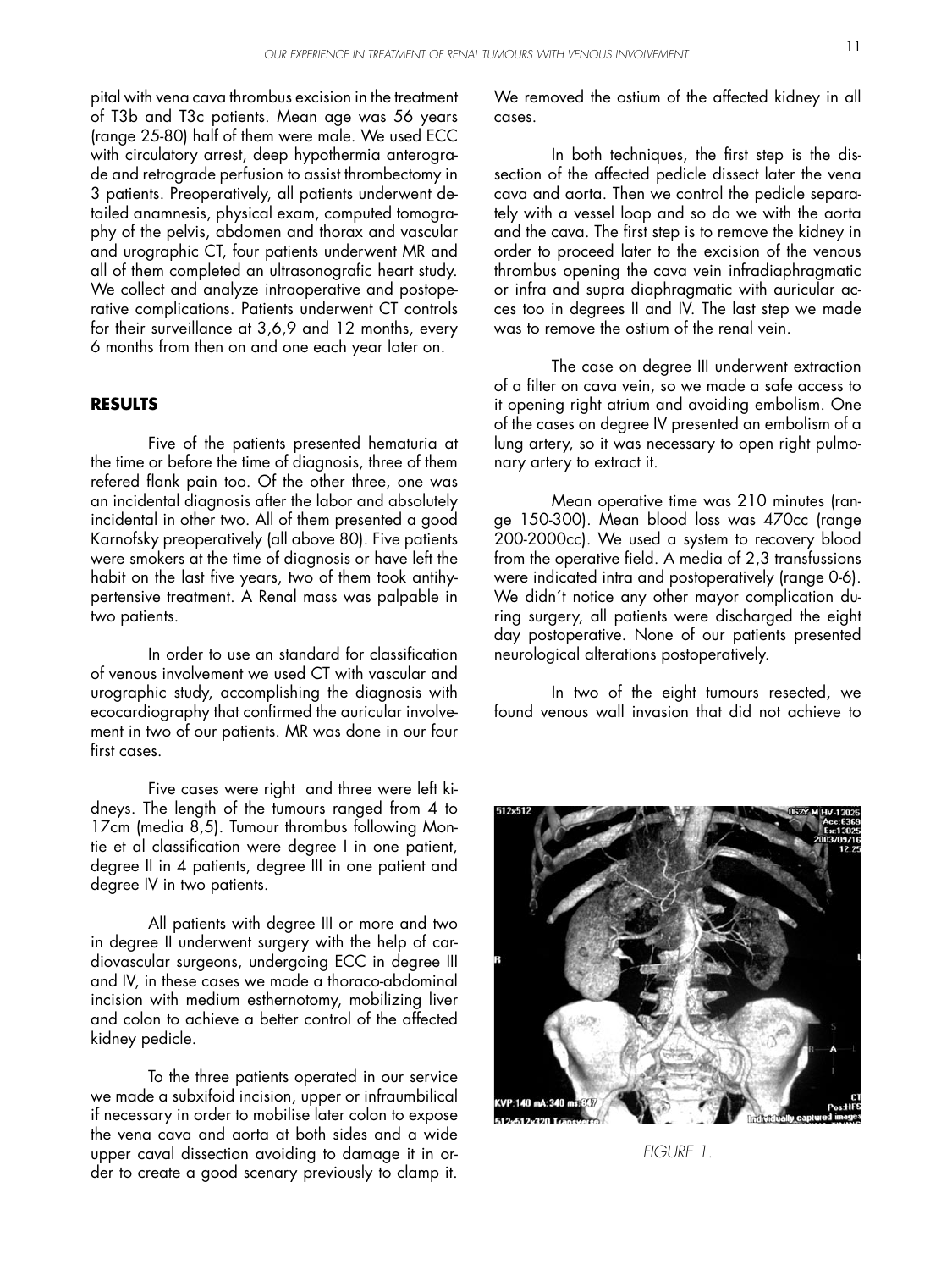

FIGURE 2.

the ostium. In four cases tumoral thrombus component was identified with extension far away the renal vein, being in all the rest of cases hematic the component of the thrombus.

 Just 1 patients had Furhmen degree 1, 3 degree 2 and 4 degree 3. Resection limits were negative for tumour in all cases.

 Currently the follow-up range is from 1 to 48 months, two of the patients have died, media of disease free survival was 38 months, one of our patients presented recurrent disease on the month 38 of follow up and another one on the seventh month.

#### **DISCUSSION**

 Until the decade of 90, the most commonly system used to clasiify renal tumours was the modification of Flocks and Kadesky made by Robson (2). This system presents a problem for tumours on stage III, and includes in the same stage neoplasms with nodal and vascular involvement, and as now we know the first ones present worst prognostic and the second ones are due to be treated with salvage surgery successfully. Separation between both kinds of affectation reports similar survival rates for stages II and III.

 TNM introduced an advance in classification as it distinguishes between nodal and venous involvement, so it is 1997 TNM classification the one we use nowadays. This classification separates the tumours according to the thrombus level on T3b renal vein and cava vein subdiaphragmatic involvement and T3c supradiaphramatic involvement. We have used Montie et al classification because we consider it is more useful at the time of planning surgery, and it is helpful to make the level of the thrombus more comprehensive.

 The presence of non reducible varicocele, low extremity edema, dilatation of abdominal superficial veins, or mass on right atriumin the context of renal kidney tupours is indicative of venous involvement. In our patients, the most common sign was hematuria, being the renal mass less common.

 Sensitivity rates for CT to detect venous involvement rages for 78% on renal vein to 98% on cava vein. Indirect signs of venous involvement are, icrease on venous diameter, decrease of density and filling defects and collateral circulation (1,2). MR is



FIGURE 3. FIGURE 4.

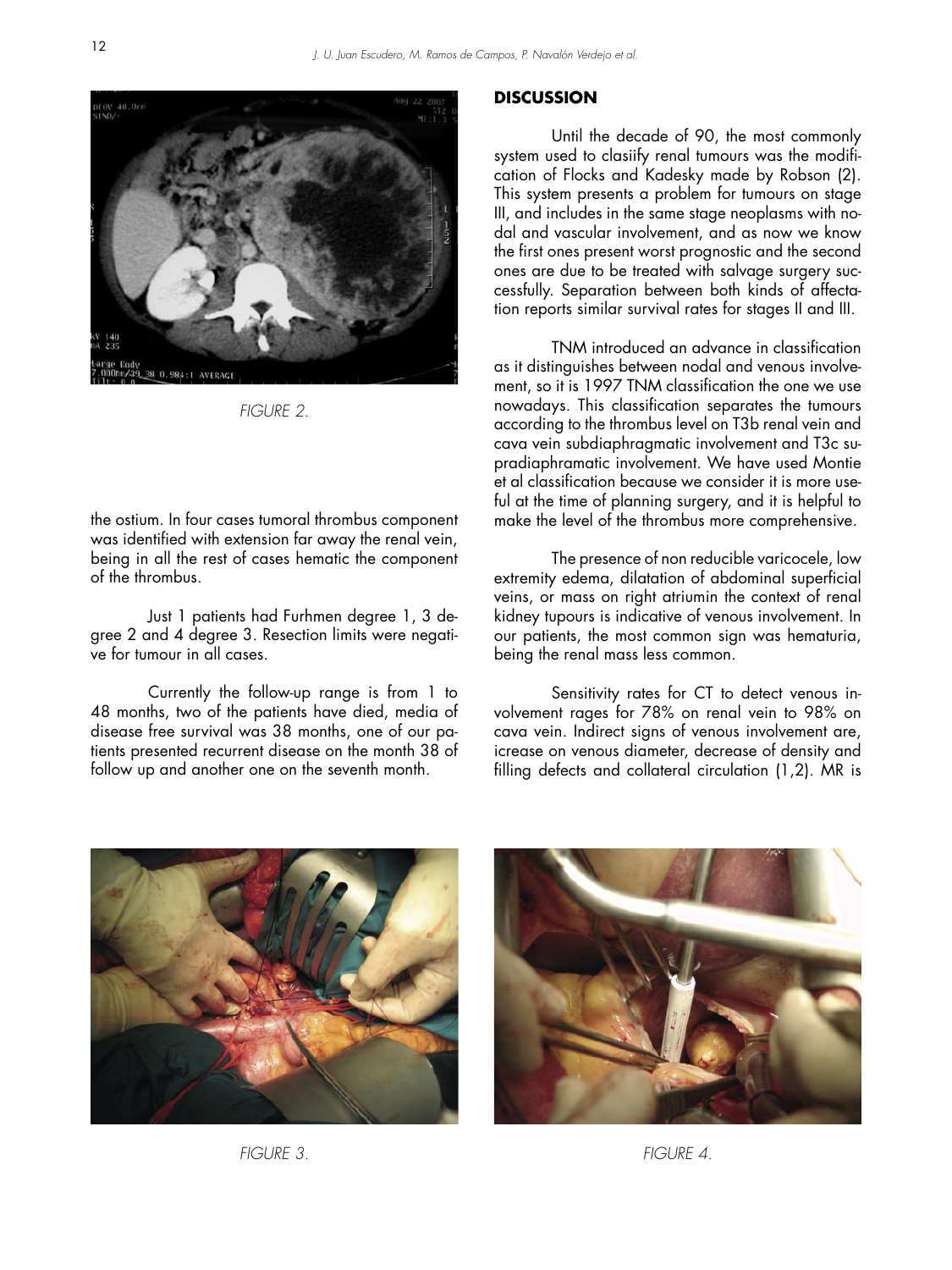a safe diagnostic technique, avoids renal toxicity of iodated contrasts and is considered by many autors (6,7) to be the elective one to explore the venous invasion in inferior cava vein, and it is able to distinguish between haematic and tumoral thrombus. So we consider it elective on allergic patients to iodate contrast media and those with renal impairment, echo gradient secuences represent the most effective way to determine the thrombus extension and detection allowing reconstruct venograms. Paramagnetic contrast is a useful weapon to difference simple thrombus of tumoral ones (8).

 In our experience, CT offers a better image quality, higher sensitivity to detect venous thrombus and the capability to obtain vascular and urographic images in only one time if necessary, and this is quite useful to plan surgery. It is a cheaper and more accessible exploration. In all our patients, the thrombus level described on CT did not differed from the one seen intraoperatively, but in two of our four firs cases the level described on MR did. Just because of this we stopped performing MR routinely in our patients. The mayor problem for radiological exams is to determinate accurately the invasion of the venous wall of the thumour, and this is an ominous prognostic factor for this patients and most of the times we have to wait to pathological findings to ensure there is no wall invasion. Venocavography has been used to complete the study of these patients when MR or CT are not enough to achieve an accurate diagnostic, but nowadays its

use is out of order. Transesophagic echography is an invasive procedure with a high efficacy and in many times do not improve CT or MR accuracy. Coronary angiography may be necessary in order to plan ECC depending on the cardiovascular risk and patient´s comorbidity.

 Venous involvement in renal cell carcinomas has usually been considered as a poor prognostic factor, but in recently it has been demonstrated that 5 years survival rate in these patients with no metastatic disease rises to 70% (2,9). Prognostic value of upper extension of the thrombus is still under disclosure, but in our experience, to divide it on upper or lower diaphragmatic extension, distinguishing the atrium involvement and the relation with the liver has helped us to decide the optimal surgical technique and the approach to the tumour. We think that Montie et al classification is the most adequate to plan surgical treatment, but it has a problem to distinguish between upper or lower thrombus respect to the liver and atrial involvement, and in our opinion it has a great importance in order to plan liver mobilisation and to perform ECC.

We do not agree with other authors (10,11) of the convenience to put a cava filter preoperatively, we prefer to start antithromboembolic therapy early and avoid to delay surgery as much as possible. An optimal and fast preoperative planning avoids using filter in most cases.





FIGURE 5.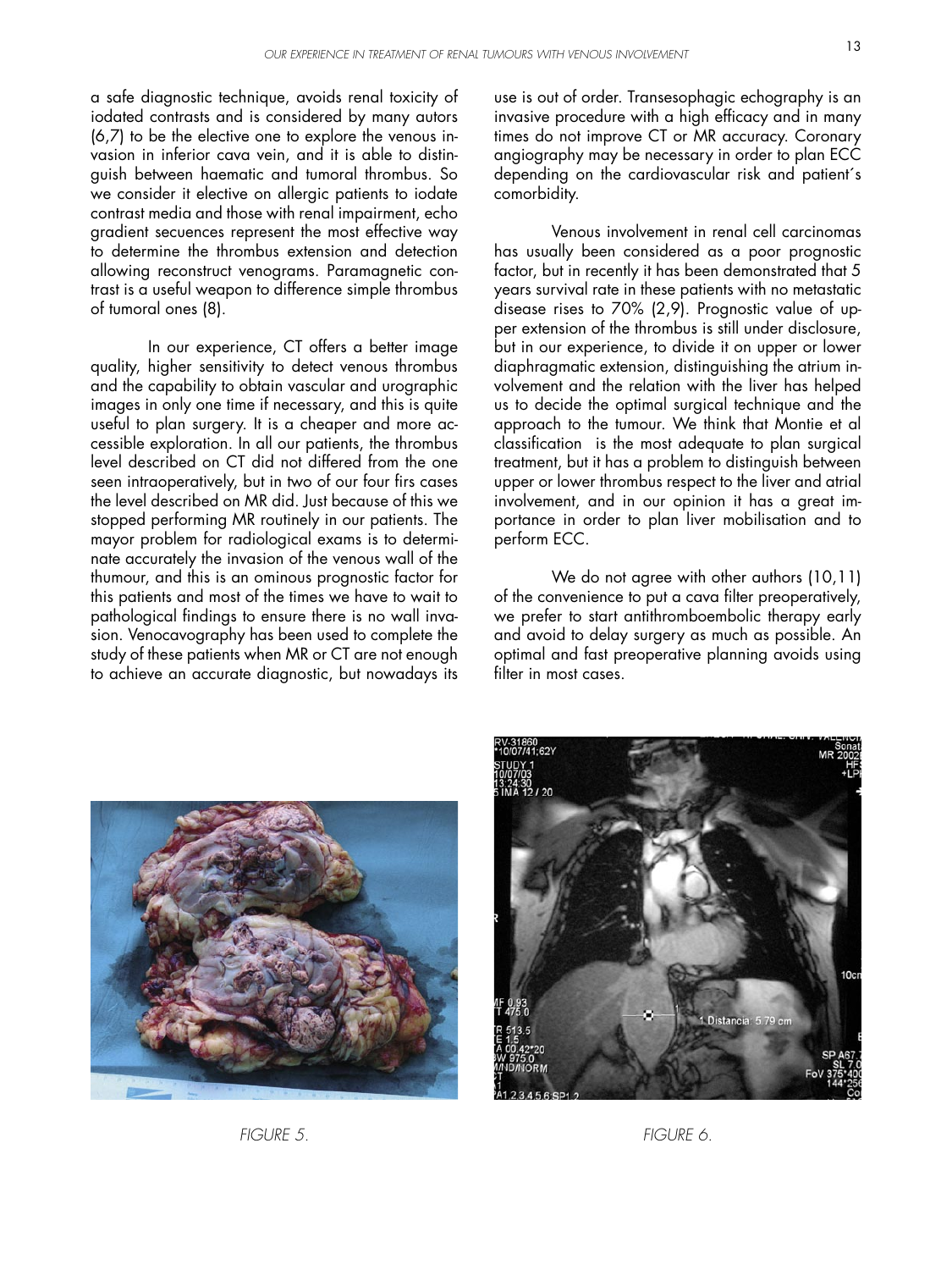The aim of every oncological surgery must be the complete resection of the tumour and thrombus, but this surgery often requires a multidisciplinary approach including urological, cardiovascular surgeons as well as anaesthesiologist and oncologists. The first item to determinate whether to chose one access to the tumour will depend on the level of the thrombus, traditionally for a thrombus above the diaphragm an toracoabdominal laparotomy was needed, but nowadays some advantages have been described with a Chevron incision extended on inverted T with or without Langebuch manoeuvre in order to mobilise the liver, we still think that the firs incision offers a good exposition of the retroperitoneal structures and allows an easier access to retrohepathic cava vein (12). In case of only infradiaphragmatic thrombusmultiple accesses have been described as hemichevron, chevron plus xifoid extension or subcostal incision (9,13,14). So, based on the anterior comments we use laparotomy as the incision of choice and it allows us to extend the incision upper to de sternum. Also we try not to move, as much as possible, the cava vein in order to not spread the thrombus at least before to clamp the cava (15).

 The use of ECC seems to be unnecessary for level I and II tumours, it its controversial its use on level II tumours, but we used it because of the risk to extract the filter, in order to extract it on safely we designed a double access to cava vein plus an incision on atrium. It is less controversial to use ECC in thrombus above de diaphragm, mainly whe it gets to right atrium. ECC allows to make an extended dissection avoiding massive bleeding and to achieve a better surgical field because of the better surgical field (5,16). On the other hand, as disadvantages we find the higher risk of solid organs ischemia, coagulopathy and neurological events. Some author prefers not to do it if the thrombus level does not get to the atrium or to do moderate hypothermia on suprahepathic thrombus (15).

 Less frequent is the invasion of the venous wall either renal or cava vein. In these cases and those chronically obstructed, it is indicated to resect affected vascular wall (17)with or without interposition of synthetic polyethylene patch. In our series we systematically extract the ostium of the renal vein indepently of the suspicion on its affection we think it does not rise surgical risk and may determinant on prognostic.

 It is more controversial to make lymphatic node dissection, because, although it does not offer any advantage on metastasic disease, nor increases morbidity, its usefulness is not yet demonstrated in cases with located or locally advanced tumour in therms of oncological results (17).

 Intraoperative mortality varies between 6 and 10% depending on series (10,18). The first cause of death in these patients is massive lung thromboembolism and strokes. In our series, we did not find remarkable morbidity, although it is too short to extract consistent conclusions.

 Metastasic or nodal disease results in a decrease of free disease survival, but venous and fatty tissue involvement implication on survival seems to be more controversial (19). Ficarra et al (3) describe a risk stratification on three groups low risk, with those on lower diaphragmatical level of thrombus or fatty tissue infiltration, an intermediate risk group with lower diaphragmatic and fatty tissue infiltration or suprarenal involvement and a high risk group including suprdiaphragmatic thrombus, gerota´s involvement and infradiaphragmatic and suprarenal affectation. Survival is of 67 to 117, 24 and 12 months respectively (2). Survival rates at five years in patients with no metastatic disease and venous involvement veries from 30 to 72% (18) in patients undergoing salvage surgical therapy.

#### **CONCLUSIONS**

 Venous wall infiltration increases the risk of nodal affection but venous thrombus is not so related with nodal involvement or metastasic disease, because of this, these patients are candidates to salvage surgical therapy.

 In our experience, the level of thrombus has changed the surgical approach, but it has nor been a prognostic factor itself, so it has to be taken in account to plan surgery. We think as other authors, that employing ECC is a very useful technique when Thrombus level is over suprahepatic veins, and it does not increase morbidity and allows an easier access to cava vein, so we think it is recommendable when a prepared surgical team is familiar with this technique, so a multidisciplinary approach is mandatory on these tumours.